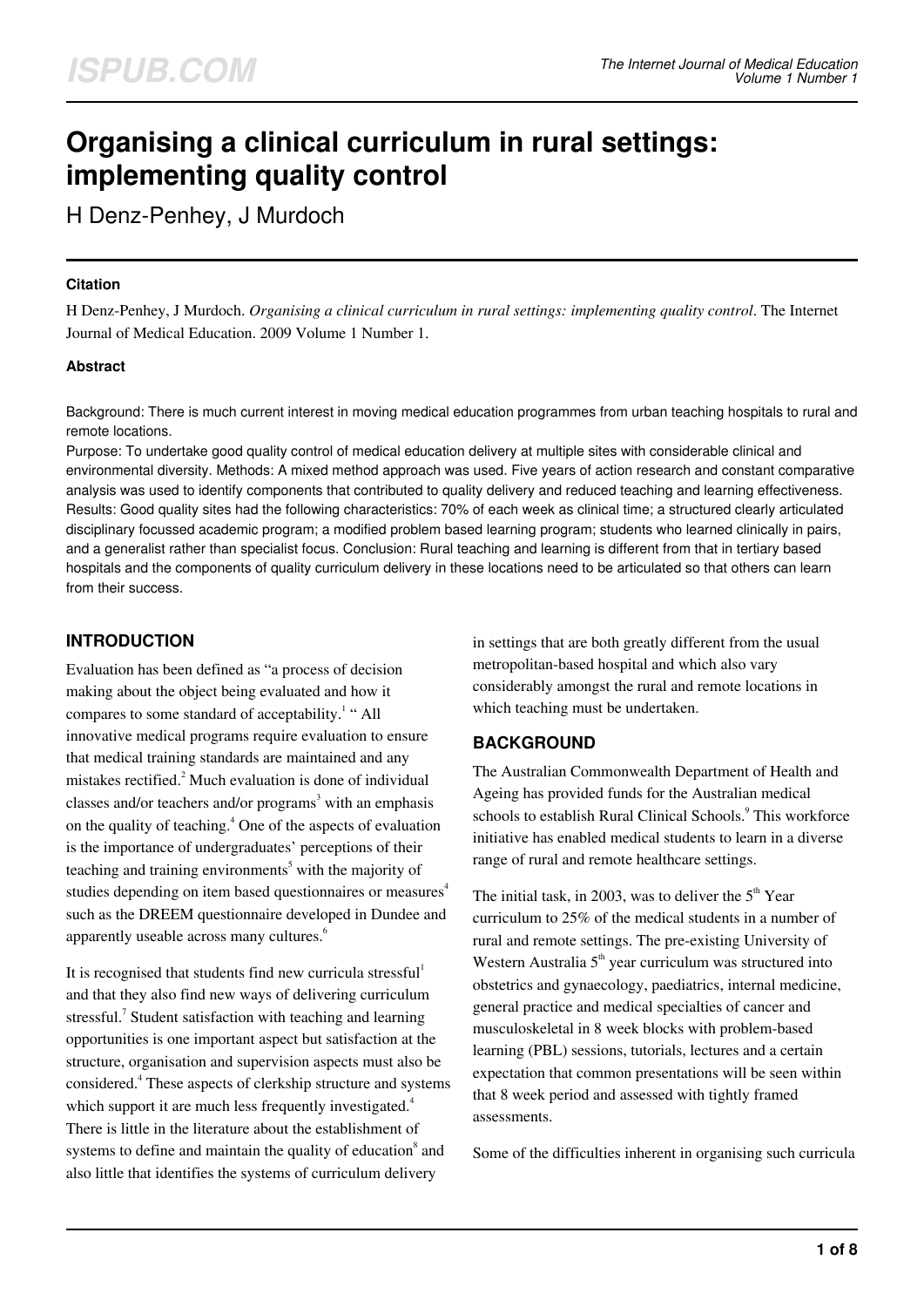have been emphasised by colleagues from Queensland<sup>10</sup> particularly as they relate to distance from the base university and the isolation from the metropolitan centre. As the rural clinical schools were set up to encourage later practice in rural and remote areas, the clinical experiences students have must be of sufficient quality that they will perceive rural medicine to be an attractive career.<sup>11</sup> It is a real challenge, however to keep students grounded academically, clinically and emotionally over vast geographic distances.<sup>12</sup>

## **PROBLEM**

How do we identify quality curriculum delivery processes in an environment of maximal diversity? The issues that the Rural Clinical School of Western Australia (RCS WA) faced were:

- Setting up multiple sites in rural and remote locations that were 200 to 2400 km from the base university medical faculty.
- Insufficient patients to undertake the conventional eight week rotational teaching and learning framework of the city.
- Communities as small as 1500 people and as large as 35,000 people.
- Sites of varying clinical educational capacity from 3 students to 10 students.
- Sites with no specialist teachers at all, although no site had less than 60% generalist teaching.
- Some sites were based in Aboriginal communities, some were pastoral, some were mining, others were tourist centres or some combination of these.
- Some sites had only one medical coordinator, some had up to 6 part time coordinators and all had additional preceptors supporting the clinical teaching.
- Some sites had hospitals staffed solely by private practice family physicians; some were staffed by salaried proceduralists, and one by the full range of specialists and residents.
- In the first year, there were only two staff members experienced in teaching undergraduates and so there was a need for a fast professional development program for already busy rural

clinicians who had taken on the teaching responsibilities in sometimes very remote sites.

- The rural clinicians who took on the teaching role were clinically experienced and knew their sites strengths and limitations. Hence they had strong preconceptions of how the program needed to be introduced in their site.
- In 2007 The RCS WA had students from a second university join the program. These were graduate students in a 4 year PBL- type program being trained alongside students from a disciplinary based 6 year program.

The challenge for the RCS WA was to structure its teaching and learning in a way that it met the Australian Medical Council learning objectives for the undergraduate, provided excellent teaching and learning, was manageable for medical coordinators given time constraints in areas of workforce shortage, and gave students an experience that would not only encourage them to come back to the country after graduation but would also transmit that excitement to more junior students so that following cohorts would want to come to the rural program.

In order to deal with these difficulties, we set some clear principles in place. We decided there was a need

- for each site to be staffed by one or more medical practitioners who were also a member of the medical faculty at the base university;
- for students to have end of year examination results equivalent to their city trained counterparts;
- for a generalist focus to the year, rather than a specialist focus – we were training for their first postgraduate generalist years (compulsory in Australia) not residency training for their future specialty;
- to respect the site specific knowledge of what was possible and appropriate given the local conditions;
- to respect students' reasons for coming to the rural placement and where possible to meet reasonable expectations;
- to operate using adult learning and self-directed learning models, and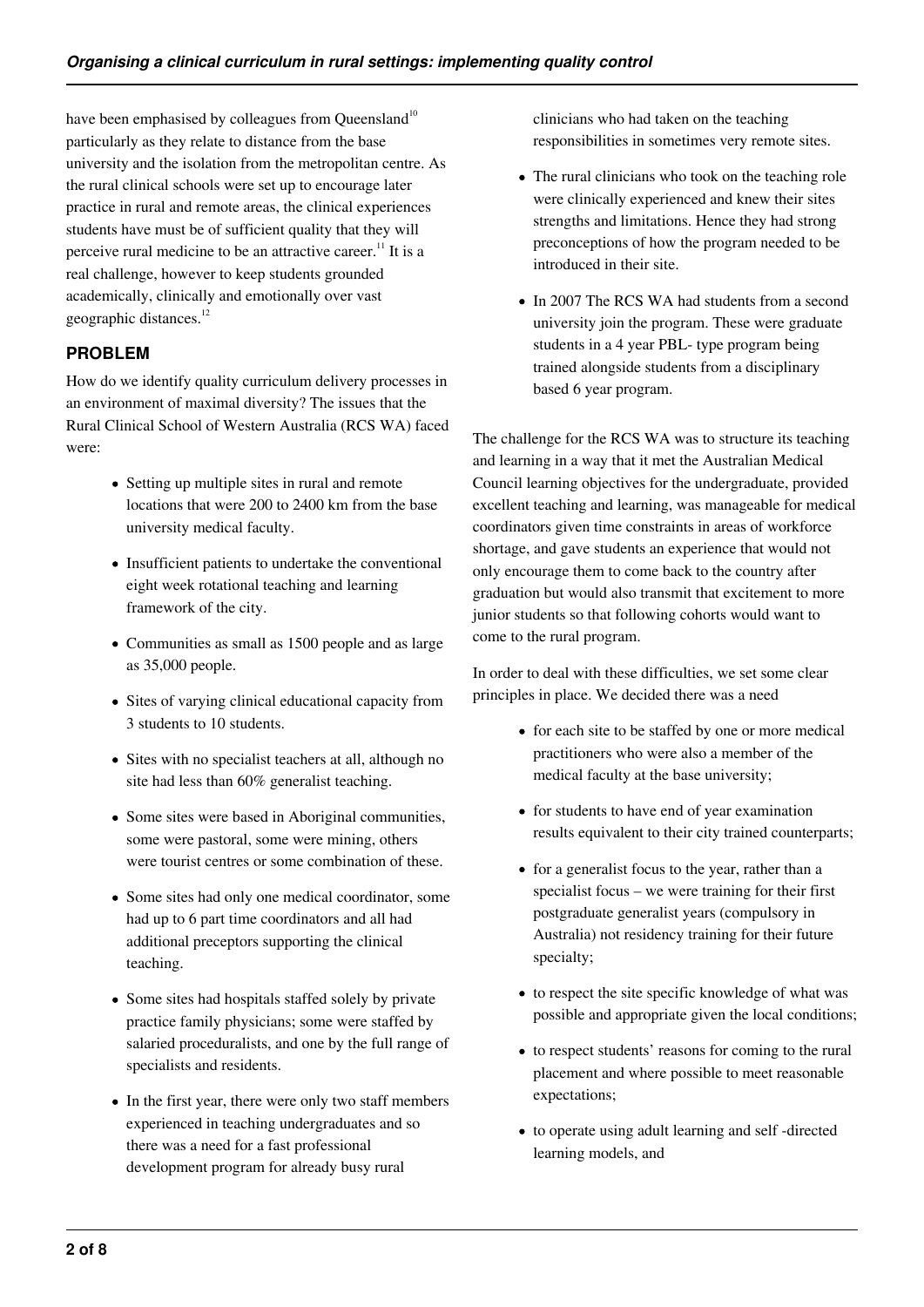to offer additional support where necessary to address possible site specific deficiencies.

# **METHOD**

Design. The Rural Clinical School of Western Australia has undertaken a continuous thorough evaluation of the curriculum, curriculum delivery and assessment processes since its first full time year in  $2003$ .<sup>7</sup> Qualitative analysis of interview data was taken, fed back to the coordinators and modifications for the next annual cycle were then discussed and decided upon. This cycle has been repeated each year for five years. In 2007 102 student and staff interviews were undertaken, transcribed and analysed. The population was 60 out of 62 students, 27 out of 29 academic staff and 15 administrative staff.

Ethics approval. Ethics approval was sought from the University Ethics Committee, but was deemed not required as this is part of ongoing evaluation of standard university courses.

Participants. All students, academic and administrative staff employed by the university were able to participate in this study. In practice this meant that all students at their local site on the day were interviewed and almost all staff employed (0.5 full time equivalent or greater) were interviewed annually.

Data collection. Transcribed interviews averaged about three pages single-spaced text for each student and academic staff member and about half a page for each administrative staff member. All interviews were undertaken by the first author, were taped and transcribed verbatim. Open-ended semistructured questions were used, and participants were given as much time as they wished to speak. Interview times varied in length from 15 minutes to three hours in several cases. In the few extended interviews, only those aspects that directly addressed systemic or School issues were transcribed. Interviews were about 35-40 minutes long for students and academic staff, and 5-15 minutes for administrative staff. Questions each year related to curriculum content, curriculum delivery, site specific issues and personal concerns. Additional data were sought from staff by email and individual conversation after the sharing of the analysis annually and this was added for ongoing analysis.

Data analysis. Data was analysed using the constant comparative method of qualitative methods. Incidents and anecdotes were compared for similarities, variations and differences. Issues and concerns were compared to other issues and concerns, amongst students, amongst staff, between students and staff, between sites and between years, then, issues were compared to developing concepts, concepts compared to other concepts and relationship to relationship. Each year the framework was developed and modified against the findings from the previous years and changes made for the following year's curriculum delivery. Staff members were provided with a written report on the findings. Discussion on the contents of the report then took place with the leaders at individual sites and at the face to face coordinator meetings. Some aspects were controversial or were considered to be impossible to implement at particular sites and continued to be discussed at subsequent coordinator meetings. Issues, concerns, ideas and disagreements were documented. This was taken as additional data to be considered for the ongoing development of the program delivery over the next annual cycle. Five annual cycles of this Action Research<sup>13-16</sup> and constant comparative approach were used.

Rigour. Rigour was ensured by linking a range of validity and reliability checks suitable to qualitative methods.<sup>17</sup> Additional sampling questions were added when unexpected findings arose so that disconfirming data could be sought, or the new insights clarified. Findings were shared on an ongoing basis with staff and their feedback added to the analysis process. Confirmation of the fit between data and categories was gained through discussion with senior management, the staff feedback sessions and through the data from following year's interviews and emails; through the frequent and extensive use of memos, and the development of an audit trail of the conceptual development of the theoretical framework. While feedback was accepted from the academic staff, it was the data that drove the naming process. Some staff members did not accept some of these findings particularly where the findings related to their own sites, even as data from them and their sites was presented to support the constructs.

### **RESULTS**

There were seven Emergent Themes or systems components that were consistently exhibited in those sites which were considered outstanding in any particular year.

## **THE 7+3+1 MODEL**

Students were more satisfied when they spent seven sessions in their week in clinical settings, three in academic sessions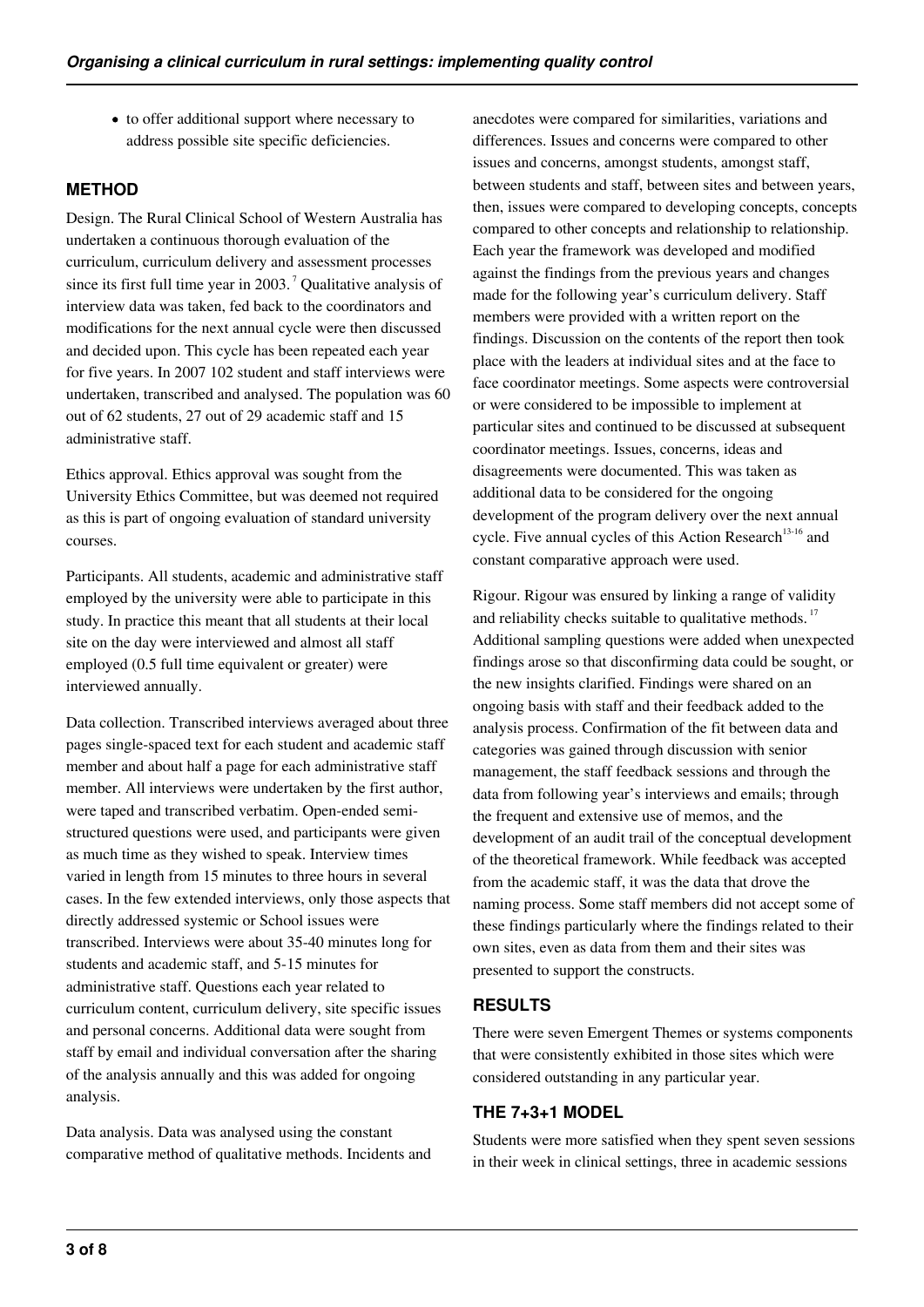and one in self-care. (A session was a half day of three to five hours.)

The Western Australian medical student learning process in the tertiary hospital is self directed, and, while a certain level of attendance is expected, it is rarely compulsory on any particular day. In the rural setting, the students observed other clinicians, practised taking histories, performed examinations of patients, came to diagnoses and worked out management plans. In practice, this was usually six half-day clinical sessions during the normal workday week with an additional session (usually in an Emergency Department) on one evening or during the weekend. Each year there has been a site (different each year) which did not follow this structure, each year there were a few students who chose not to arrive at the clinic as expected, and each year those students who dropped down to 5 clinical sessions per week were in the two lowest quartiles in the mid-year formative clinical examinations. In addition, those students reported both to their coordinators and the evaluator being more stressed than we usually expected, often using their stress as justification for not seeing patients. When these students began to attend patients over more sessions per week, their stress levels subsided with their increasing clinical competence. It should be noted that they were not stressed by attending fewer sessions, but by gaining competency at a slower rate than they wanted or in comparison to the increasing competency of their colleagues.

Three sessions per week were sufficient to cover the academic requirements for the year in the form of tutorials, PBL sessions, Case Based Learning tutorials(CBLs), and lectures. Although many students said that they liked getting more teaching, we had no evidence across the five years that extending teaching to twelve or more hours per week improved marks or student attitudes.

One half day a week was required for students to undertake personal self care. Small rural communities often have limited shopping hours and students needed some time each week during shopping hours to do such things as their shopping, personal banking, getting a hair cut or seeing their own doctor. They could also use this time for writing up their work.

With the focus of 70% of time as clinical experience, it was important to ensure that the clinical time was at peak admission and surgical times when patients were available to be seen. In most hospitals this was Monday to Thursday in the mornings. Teaching then needed to be rostered later in

the day when the throughput of patients was less. Peak times were sometimes different in differing environments. One remote Aboriginal Medical Service saw few patients after 2.30 pm, regardless of the day of the week. Another remote tourist town had hospital peak times at weekends and evenings after the day was over and so flexibility was essential for both students and staff to maximise learning opportunities. Timing of tutorials had to work around such learning peaks and troughs.

## **STRUCTURED ACADEMIC LEARNING**

While students could cope with seeing whatever "came through the door" at the hospital or the local clinic, they needed some sort of structure around which their academic theoretical learning could be organised. With the huge number of learning objectives in their first full clinical year, students needed a way of organising this knowledge simply. The most effective structure in which to do this was to have a learning focus for a week or two weeks at a time for their tutorials and PBL sessions using one discipline at a time, such as obstetrics, with a logical learning sequence of tutorials over one or two weeks before moving on to a second learning focus, e.g. paediatrics. The learning would then cycle through all of the year's disciplines, before coming back for a focus on obstetrics again.

What did not work from the students' learning perspective was when each discipline was covered every week. Students became anxious and upset if they had a tutorial or PBL on several disciplines each week, no matter how well it was organised. This was identified to be the case in each site where it was undertaken across the five year period and in the face of coordinator satisfaction at their excellent organisation. Where coordinators organised their program well, student dissatisfaction would often erupt in non-related areas (for example, student-student, student-coordinator, student-hospital relationships) along with coordinator bewilderment as to why they should have such "difficult students this year".

Students always wanted as much learning as possible from the most qualified person possible and took every opportunity to learn from specialists. However we found that over about 10 hours of tutorials in 3 sessions, the extra hours of tutorials got in the way of clinical experience and selfdirected learning.

## **MODIFIED PROBLEM BASED LEARNING (PBL)**

Rural staffing issues and groups of students as small as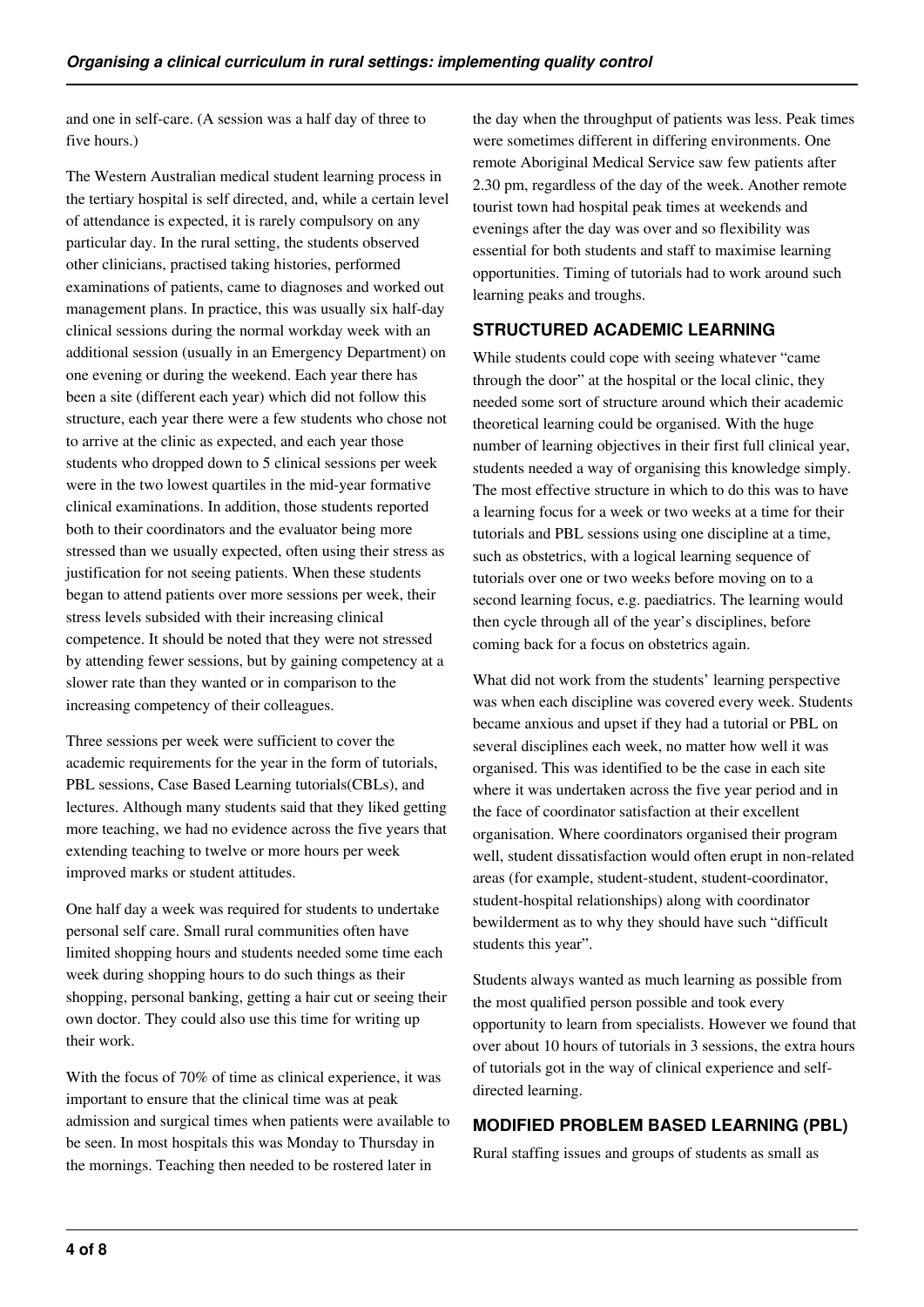three, made undertaking the formal PBL structure very difficult. Various sites trialled a wide range of adaptations over five years. In the first year the RCS dealt with the variations by improving the staff training in the conduct of PBL procedures. In the second year it was accepted that the problems and poor ratings of the teaching method were not related to the facilitators' lack of knowledge of the process of PBL. By year five, all of the sites had modified the delivery of PBL sessions so that they became more like a progressive Case Based Learning approach. The same content was used, students read up about the condition prior to their tutorial but the tutorial was lead by someone skilled in the care of such patients as an additional resource person and teacher. As such, the new approach kept the integrated learning of patient presentation, history taking, pathophysiology, pharmacology and management. In addition, it improved both self-directed learning and clinical reasoning as the students were able to focus their learning of relevant matter and discuss the real clinical issues rather than "being side-tracked by their own ignorance and tendency to hare off down an irrelevant track," as one student put it. Learning became more clinically focussed on the immediately relevant, and time was saved by students' not reporting at length on their segment of knowledge to the acute boredom of their colleagues.

# **LEARNING PARTNERS**

Students who had at least one other person with whom to share clinical learning reported greater satisfaction with their learning at their site than those who learned in isolation. Sometimes this was done by design with a buddy system set up at the beginning of the year; sometimes it was a byproduct of sharing living accommodation in remote areas when students discussed their learning over preparing and eating meals. Having a congenial learning partner was particularly important where there were student-student personality clashes, as their "natural" tendency to share was compromised in those situations.

## **GENERALIST RATHER THAN SPECIAL IST FOCUS**

Learning from generalist practitioners maximised exposure to rural cases, but, in most sites, staff preferred students to learn in discipline-specific rotations. As a result, students, even in general practice settings, would considered themselves "doing a discipline". Students in rural settings get to see a very large range of patients but they never know when they might present. Students who have a specialist focus very often do not "see" patients out of their rotations.

For example, a student on an internal medicine rotation would not pick up on a paediatric case that they needed, because they were "doing internal med." With smaller numbers of patients presenting in rural and remote areas, it is important that students learn from every case and not just those cases on their rotation. This silo thinking was sharply reduced when the clinical rotation length was reduced to one to two weeks at a time. Students preferred four-week rotations, but the Head of School believed the unintended consequences of silo thinking reduced the generalist focus of the year and were too negative to let student preference be the deciding factor on what was most useful as a teaching and learning process. The one exception to this was when students were rostered to the maternity wards which had sufficient cases to support their full time presence.

# **SELF-DIRECTED LEARNING**

Some students were mature and comfortable in being fully self directed learners, others were much less so. The ideal was to encourage self directed learning and for students to have clinical contact with patients for most of the week. However it became evident that staff desire to maximise clinical exposure to cases, led to fewer opportunities for students to take charge of their own learning. Local coordinators had only three to ten students, knew them, their skillsets and learning needs very well, and became very anxious if the students were not seen in clinics or making the most of learning opportunities. This could lead to more and more micromanagement of student time to the detriment of self directed learning. In turn the students could become confrontational, avoidant or resentful, depending on their personal psychology, at being treated "like a child". The school therefore moved to a negotiated approach to self directed learning where the student negotiated their learning with the site coordinator.

## **STUDENT IDENTIFICATION WITH THE HOME SITE AND COMMUNITY ENGAGEMENT**

Metropolitan academic staff members are not generally concerned with whether or how much a student relates to his or her home community. However in the rural setting, far from their usual psycho-social supports, it was necessary for students to develop social connections in their new site in order to survive the year in some kind of psychological wholeness. It needed to become their new home. Those who did were happier than those who did not. Students from the site closest to the metropolitan centre who went "home" to the city on a regular basis reported higher loneliness scores than those who identified with the site in which they were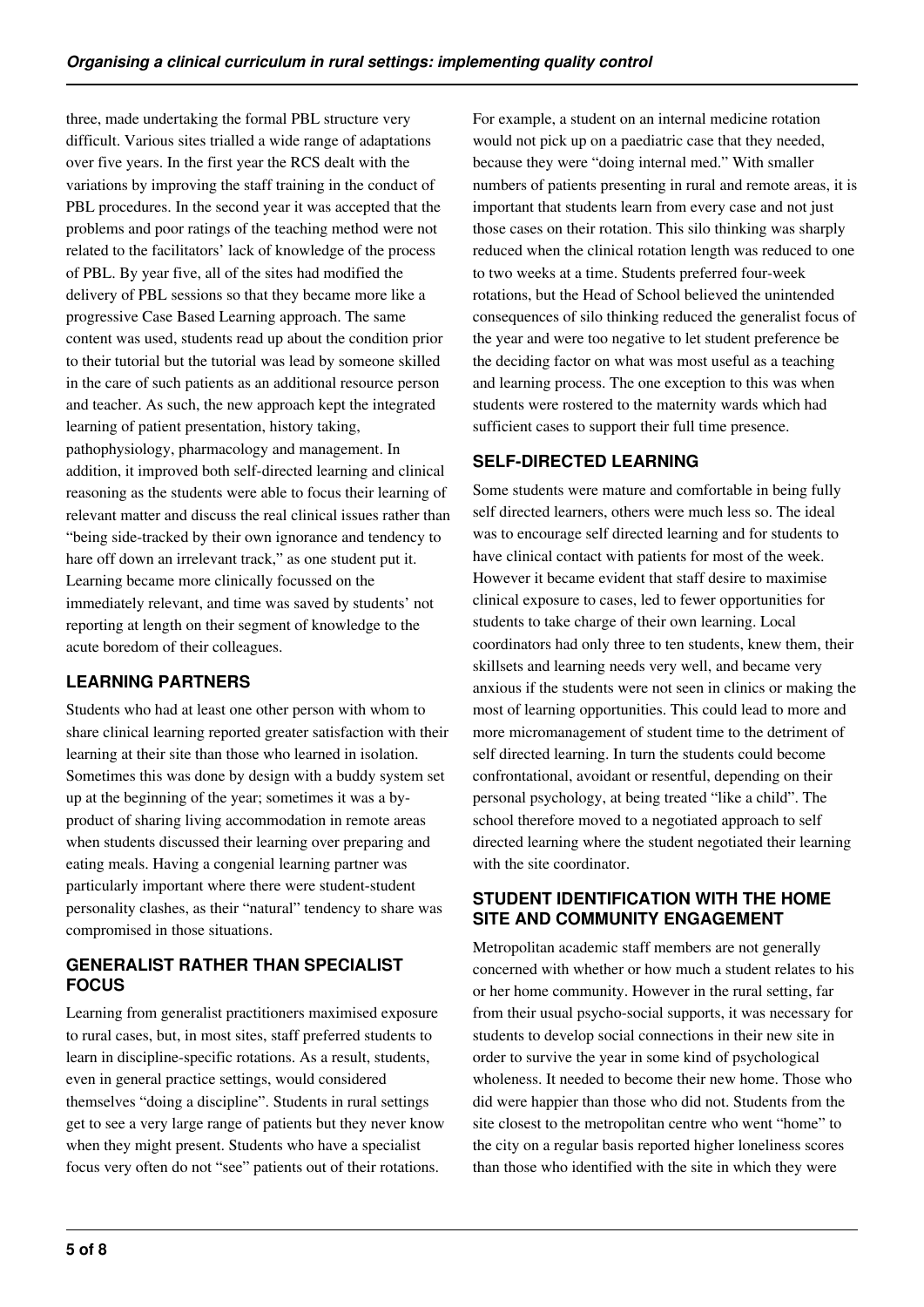studying .<sup>18</sup> Students at the furthest sites (over 2000 km away from the city) were far less lonely than those at the closest site (200 km away,) and they also reported having many more social connections to their new home site.

## **DISCUSSION**

Australia is just one country that is exploring the use of an integrated longitudinal curricula within a well thought-out pedagogy for its medical schools in such a way that students express satisfaction both with their medical education and within the community they practice.<sup>19</sup> Experience in Rural Clinical Schools (RCS) around Australia has shown that students perform academically as well as their metropolitantrained counterparts,  $91020-22$  that they can learn specialty based content in generalist settings  $^{23\,24}$  but that rural practice, teaching and learning is different to that in tertiary based hospitals. 11 21 25-30 However little has been written about the efficiency of curriculum delivery in rural and remote settings with comparisons about what was perceived to have worked by both staff and students. The importance of clerkship organization, the learning context and activities have been less recognised than the role of the teacher.<sup>4</sup> Yet, when setting up a new program or site it is exactly these factors which can determine student and staff satisfaction.

Harden <sup>31</sup> in his paper "The integration ladder: a tool for curriculum planning and evaluation" spells out an 11-step ladder of greater integration of subjects in the medical curriculum. Without knowing his model at the time the RCS WA attempted to teach using his Step 11 trans-disciplinary model of integration where the field of knowledge is the real world: the patient as they present to their practitioner in the home, clinic or hospital. However we found that even our brightest students found this was too difficult to do without a strong disciplinary academic tutorial structure. Our experience has been that they can do trans-disciplinary clinical learning, but only when the academic structure was put in place in a multi-disciplinary way (Harden's Step 9.) We found it necessary to use a strong vertical integration of anatomy, physiology, pathology, patient history, investigations, management and pharmacology within a single discipline at a time in order that learning be sufficiently focussed to cope with the complexity of organising new knowledge in the first full year of clinical experience with its myriad of learning objectives. Once that structure was put in place, then, trans-disciplinary learning in the clinic was managed well by all students, the weaker as well as the strong ones.

What was very difficult for students was when we unintentionally strayed into a mix of trans-disciplinary clinical work (Harden's Step 11 ) with isolationist academic teaching <sup>31</sup> (Harden's Step1) where individual tutorials, unrelated to other academic content or their clinical experience, were delivered.

The strengths of this research relates to the multiple triangulations across years, across sites, across different coordinator profiles and with different cohorts of students.

However there are a number of limitations to this study. The first is that the ability to generalise these results to other RCSs around Australia and courses around the world would depend upon their university's academic requirements. For example, the number of hours of tutorials required would depend upon the course prescription and examination style for that year of their training. A second limitation was the focus of the study. The focus was at the level of the RCS as a whole and therefore was concerned with student outcomes (were marks comparable to city trained students and did the students perceive their experience as generally positive?) and the ability to provide coordinators with recommendations about what was likely to be the most successful way to deliver the course despite various site specific issues and differences in coordinator approaches. Individual coordinators might take a different view based on a smaller number of criteria that suited their personal teaching style at their particular site as compared to the School requirements of meeting multiple teaching styles across a different range of environmental parameters.

Metropolitan tertiary hospital based training is not perfect, either in Australia or elsewhere,  $32-34$  but it is the baseline against which rural teaching and learning is compared. The curriculum content is largely determined by Medical Councils, and so it is only the order and the way in which it is experienced that is possible to change.

Good and excellent students will almost always be able to make up for lower quality teaching and learning opportunities, although it comes at an emotional and time cost to them. It has been our experience that we do not have to get everything right. For most students, it is enough to be "good enough". However students do expect us to listen to their feedback and to attempt to make right when we discover unintended undesirable outcomes in the way we organise our curriculum delivery process. What we have endeavoured to do is to identify and articulate a system to deliver the curriculum in rural and remote settings where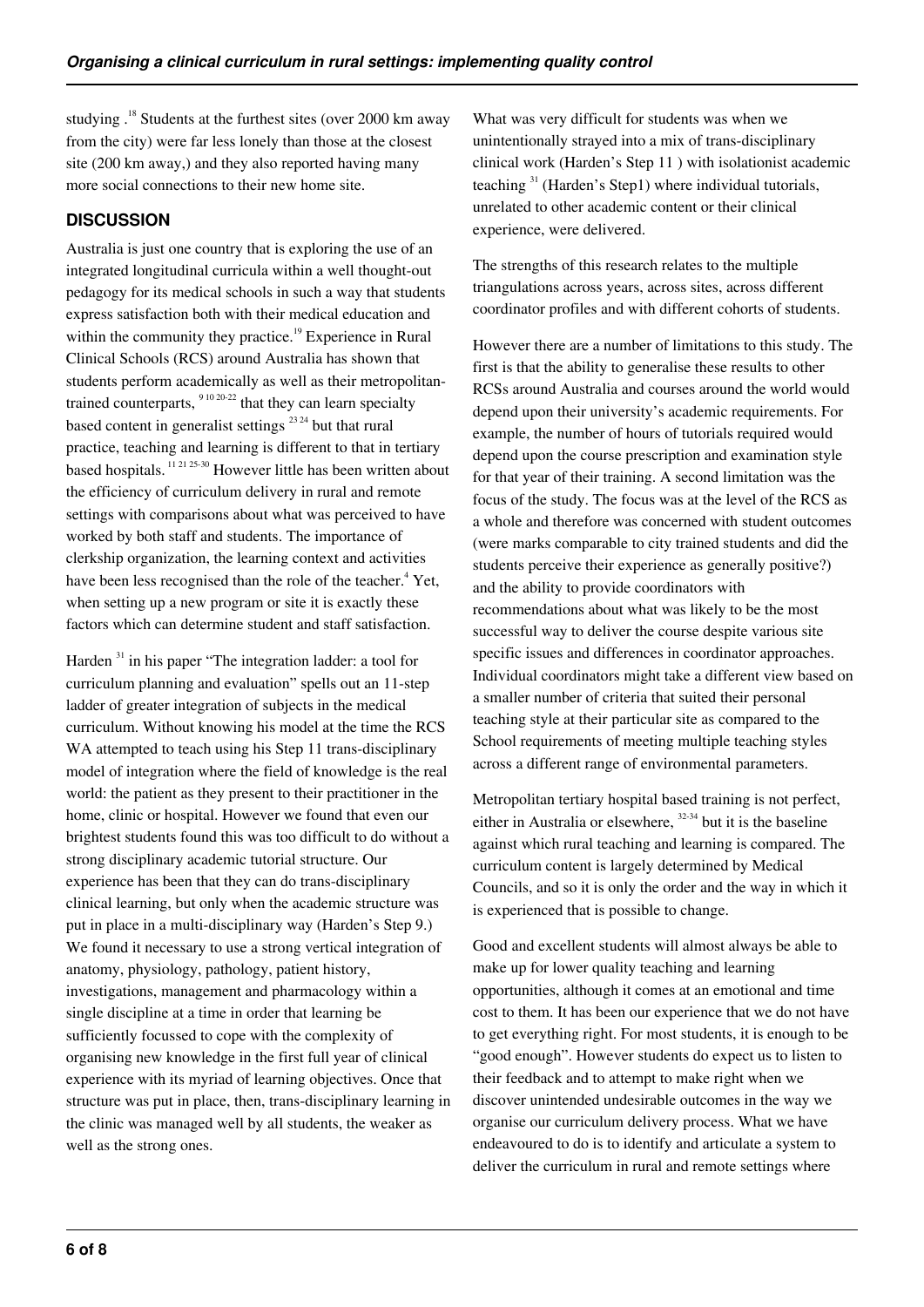staffing and resources can be very variable, or missing altogether, even when students are difficult, demanding, manipulative or lazy and even if the medical coordinator is having a particularly difficult month or year.

# **CONCLUSION**

Ongoing evaluation by means of Action Research methods has been a successful way of implementing quality control in the RCS WA. The use of these methods turned anecdotal concerns into qualitative data and the frequent iterations under very differing environmental constraints and staffing allowed strong usable curriculum delivery systems components to be identified and coded over time.

#### **References**

1. Musick D: A conceptual model of program evaluation in graduate medical education. Academic Medicine; 2006;81(8):759-765.

2. Till H:Climate studies: can students' perceptions of the ideal educational environment be of use for institutional planning and resource utilization? Medical Teacher; 2005;27(4):332-337.

3. McOwen K, Kogan J, Shea J: Elapsed time between teaching and evaluation: does it matter. Academic Medicine; 2008;83(10):S29-S32.

4. Gerbase M, Bermond M, Nendaz M, NV V:When the evaluated becomes evaluator: What can we learn from students' experiences during clerkships? Academic Medicine ;2009;84(7).

5. Roff S: New resources for measuring educational environment. Medical Teacher; 2005;27(4):291-293. 6. Roff S: The Dundee Ready Educational Environment Measure (DREEM) - a generic instrument for measuring students' perceptions of undergraduate health professions curricula. Medical Teacher; 2005;27(4):322-325.

7. Denz-Penhey H, Murdoch JC, Lockyer-Stevens V: 'What makes it really good, makes it really bad.' An exploration of early student experience in the first cohort of the Rural Clinical School in the University of Western Australia. Rural and Remote Health ;4 (online) 2004(300):1-8.

8. Gibson K, Boyle P, Black D, Cunningham M, Grimm M, McNeil H: Enhancing evaluation in an undergraduate medical education program. Academic Medicine; 2008;83(8):787-793.

9. Maley M, Denz-Penhey H, Lockyer-Stevens V, Murdoch JC: Tuning medical education for rural-ready practice: designing and resourcing optimally. Medical Teacher; 2006;28(4):345-350.

10. Young L, Rego P, Peterson R: Clinical Location and Student Learning: Outcomes From the LCAP Program in Queensland, Australia. Teaching and Learning in Medicine; 2008;20(3):261-266.

11. Eley D, Young L, Baker P, Wilkinson D: Developing a rural workforce through medical education: Lessons from down under. Teaching and Learning in Medicine;  $2008;20(1):53 - 61.$ 

12. Voelker R: Medical students reach out to rural communities in "WWAMI Land". JAMA; 2003;290(4):452-453.

13. Argyris C, Putnam R, Smith M: Action Science: Concepts, methods and skills for research and intervention. San Francisco: Jossey-Bass, 1985.

14. Ovretveit J: Action Evaluation of Health Programmes and Changes. Abingdon, Oxon: Radcliffe Medical Press Ltd, 2002.

15. Reason P: Three Approaches to Participative Inquiry. In: Denzin NK, Lincoln YS, editors. Handbook of Qualitative Research. Thousand Oaks: Sage Publications, 1994. 16. Stringer ES: Action Reseach. A Handbook for Practitioners. Thousand Oaks: Sage Publications, 1996. 17. Whittemore R, Chase SK, Mandle CL: Validity in qualitative research. Qualitative Health Research; 2001;11(4):522-537.

18. Denz-Penhey H, Murdoch JC: A comparison between findings from the DREEM questionnaire and that from qualitative interviews. Medical Teacher; 2009;31:e449-e453. 19. Bell S, Krupat E, Fazio S, Roberts D, Schwartzstein R: Longitudinal pedagogy: a successful response to the fragmentation of the third-year medical student clerkship experience. Academic Medicine; 2008;83(5):467-475. 20. Worley P, Esterman A, Prideaux D: Cohort study of examination performance of undergraduate medical students learning in community settings. British Medical Journal; 2004;328:207-210.

21. Worley P, Silagy C, Prideaux D, Newble D, Jones A: The parallel rural commmunity curriculum: an integrated clinical curriculum based in rural general practice. Medical Education; 2000;34:558-565.

22. Waters B, Hughes J, Forbes K, Wilkinson D: Comparative academic performance of medical students in rural and urban clinical settings. Medical Education ; 2006;40:117-120.

23. Worley P, Prideaux D, Strasser R, March R, Worley E: What do medical students actually do on clinical rotations. Medical Teacher; 2004;26(7):594-598.

24. Worley P, Strasser R, Prideaux D: Can medical students learn specialist disciplines based in rural practice: lessons from students' self reported experience and competence. Rural and Remote Health; 4 (online) 2004;4(338).

25. Bourke L, Sheridan C, Russell U, Jones G, De Witt D, Liaw S-T: Developing a conceptual understanding of rural health practice. Australian Journal of Rural Health; 2004;12:181-186.

26. Bell E, MacCarrick G, Parker L, Allen R: 'Lost in translation'?: Developing assessment criteria that value rural practice. Rural and Remote Health; 1 (online) 2005;5 (online):420.

27. Hays R: Rural medical education: how different is it? Medical Education ;2003;37:4-5.

28. Hays R, Gupta T: Ruralising medical curricula: the importance of context in problem design. Australian Journal of Rural Health; 2003;11:15-17.

29. Smith J, Hays R: Is rural medicine a separate discipline? Australian Journal of Rural Health; 2004;2004(12):67-72. 30. Denz-Penhey H, Murdoch JC: A student view of the difference between general practice and rural and remote

medicine. Rural and Remote Health; 2007;7(641 (Online)). 31. Harden R: The integration ladder: a tool for curriculum

planning and evaluation. Medical Teacher;2000;34:551-557. 32. Olson L, Hill S, Newby D: Barriers to student access to patients in a group of teaching hospitals. Medical Journal of Australia; 2005;183(9):461-463.

33. Crotty B: More students and less patients: the squeeze on medical teaching resources. Medical Journal of Australia; 2005;183(9):444-445.

34. Armstrong E, Mackey M, Spear S: Medical education as a process management problem. Academic Medicine; 2004;79(8):721-728.